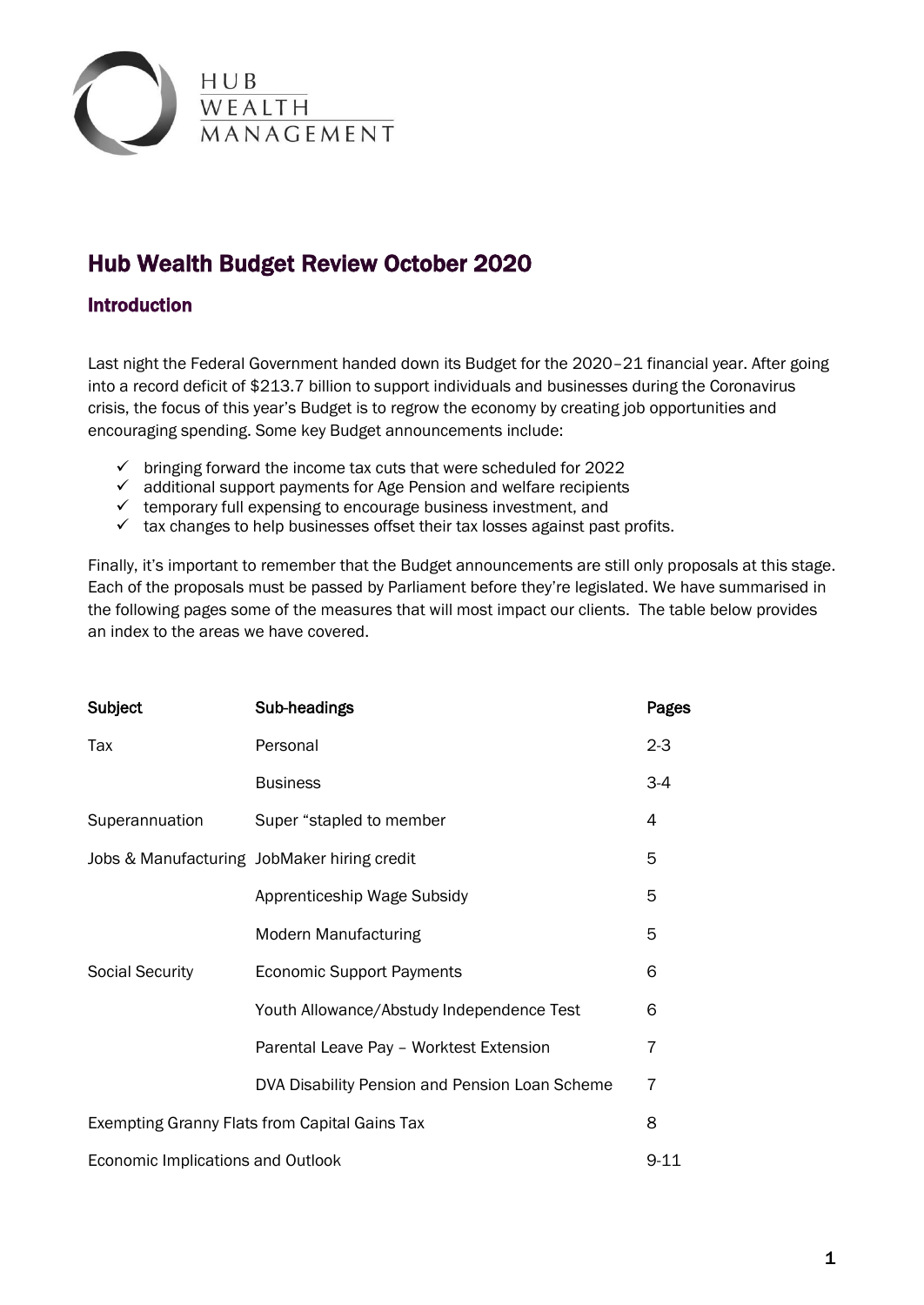

## **Tax**

## Personal tax cuts

#### Effective 1 July 2020

The Government has announced it will bring forward, by two years, stage two of the previously legislated tax cuts that were due to take effect from 1 July 2022. As a result, from 1 July 2020:

- $\triangleright$  the Low Income Tax Offset (LITO) will increase from \$445 to \$700. The increased LITO will be reduced at a rate of 5 cents per dollar for taxpayers that have taxable incomes between \$37,500 and \$45,000. The LITO will then be reduced at a rate of 1.5 cents per dollar for taxpayers that have taxable incomes between \$45,000 and \$66,667.
- the top threshold of the 19% tax rate will increase from \$37,000 to \$45,000, and
- $\triangleright$  the top threshold of the 32.5% tax rate will increase from \$90,000 to \$120,000.

The Government has also announced that the Low and Middle Income Tax Offset (LMITO), which was due to be removed with the commencement of the stage two tax cuts on 1 July 2022, will be maintained for the 2020-21 year only.

The first chart below summarises the impact of the tax changes overall.

| Table 1: Personal tax rates, thresholds and offsets |                                     |                                               |                             |                                     |  |  |  |
|-----------------------------------------------------|-------------------------------------|-----------------------------------------------|-----------------------------|-------------------------------------|--|--|--|
| 2019/20 tax rates<br>(excluding Medicare)           | Stage 2<br><b>Income thresholds</b> |                                               | Stage 3<br><b>Tax rates</b> | Stage 3<br><b>Income thresholds</b> |  |  |  |
|                                                     | For 2019/20                         | <b>Proposed</b><br>from 2020/21<br>to 2023/24 | (from 1/7/2024)             | (from 1/7/2024)                     |  |  |  |
| 0%                                                  | $$0 - $18,200$                      | $$0 - $18,200$                                | 0%                          | $$0 - $18,200$                      |  |  |  |
| 19%                                                 | $$18,201 - $37,000$                 | $$18,201 - $45,000$                           | 19%                         | \$18,201 - \$45,000                 |  |  |  |
| 32.5%                                               | \$37,001 - \$90,000                 | \$45,001 - \$120,000                          | <b>30%</b>                  | \$45,001 - \$200,000                |  |  |  |
| 37%                                                 | \$90,001 - \$180,000                | \$120,001 - \$180,000                         | Not applicable              | Not applicable                      |  |  |  |
| 45%                                                 | > \$180,000                         | > \$180,000                                   | 45%                         | > \$200,000                         |  |  |  |
| <b>LMITO</b>                                        | Up to \$1,080                       | Up to \$1,080<br>(2020/21 only)               | <b>LMITO</b>                | Nil                                 |  |  |  |
| <b>LITO</b>                                         | Up to \$445                         | Up to \$700                                   | <b>LITO</b>                 | Up to \$700                         |  |  |  |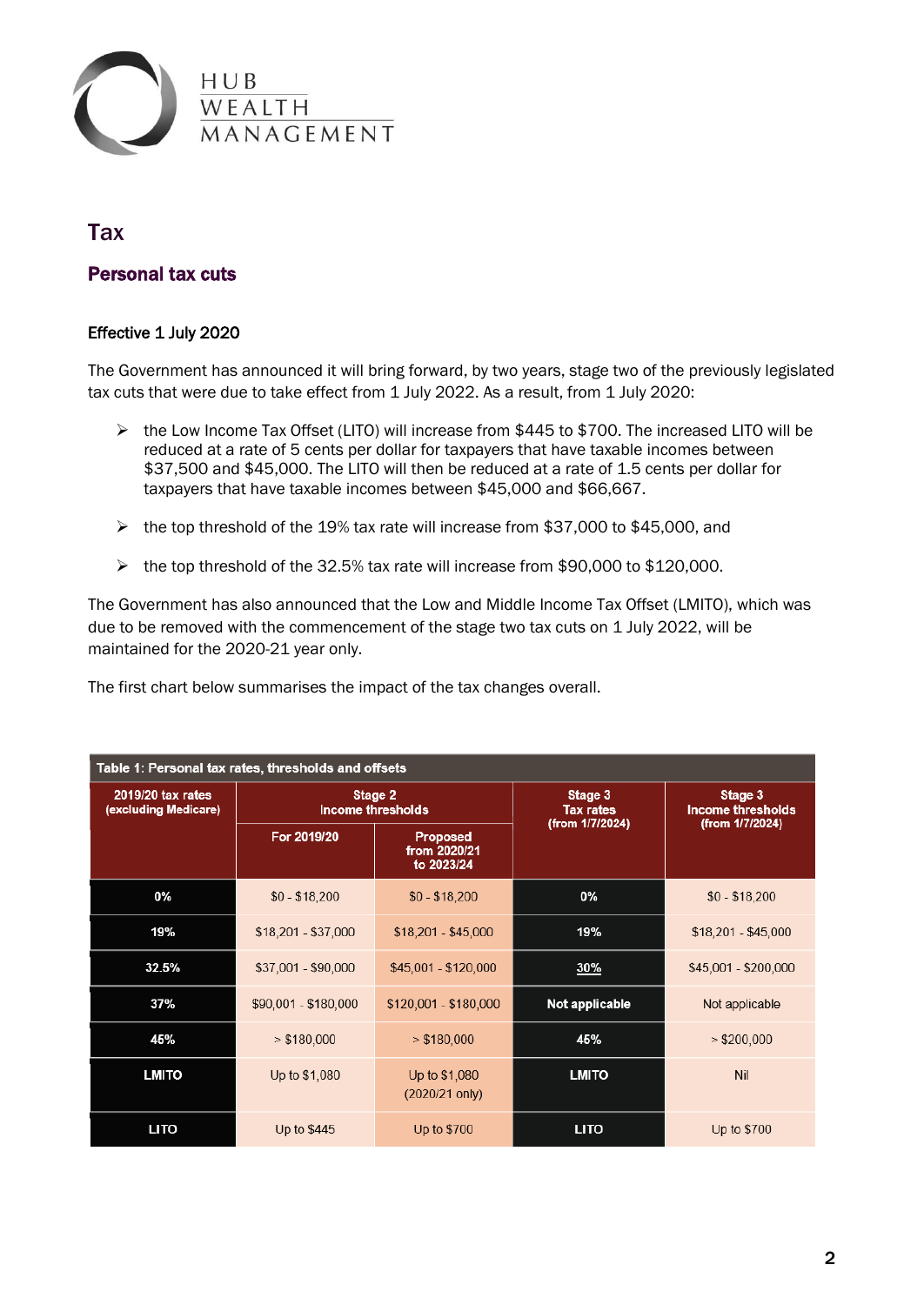

The table below illustrates the tax payable in future financial years and the potential tax savings compared to 2019/20 for a range of taxable incomes. These figures take account of the proposed personal income threshold and tax offset changes.

| <b>Taxable income</b> | Tax payable in 2019/20 | Proposed for 2020/21 |                        |
|-----------------------|------------------------|----------------------|------------------------|
|                       |                        | Tax payable          | Tax saved <sup>1</sup> |
| \$40,000              | \$4,947                | \$3,887              | \$1,060                |
| \$80,000              | \$19,147               | \$16,987             | \$2,160                |
| \$120,000             | \$34,432               | \$31,687             | \$2,745                |
| \$160,000             | \$50,032               | \$47,467             | \$2,565                |
| \$200,000             | \$67,232               | \$64,667             | \$2,565                |

## Business tax incentives

Date of effect: Various

#### Small business tax concessions

- $\triangleright$  Tax concessions to small businesses with a turnover of up to \$50 million will be expanded as follows: From 1 July 2020, eligible businesses would be able to immediately deduct start-up expenses and certain pre-paid expenditure
- $\triangleright$  From 1 April 2021, eligible businesses will be exempt from fringe benefit tax (FBT) on car parking and multiple work-related portable electronic devices.
- $\triangleright$  From 1 July 2021, eligible businesses will have simplified trading stock rules, a change to calculation of Pay-As-You-Go instalments and changes to excise and customs duty. A two-year amendment period would apply for income tax returns starting 1 July 2021.

#### Fringe benefit tax exemption for training

#### Date of Effect: 2 October 2020

An exemption from FBT will be provided to employers providing training and reskilling to redundant or soon to be redundant employees. Ordinarily, FBT would apply if the training provided is not sufficiently connected to the current employment.

Government will also consult on possible changes for employees that undertake training at their own expense. Currently, a tax deduction is only available where the training relates to current employment.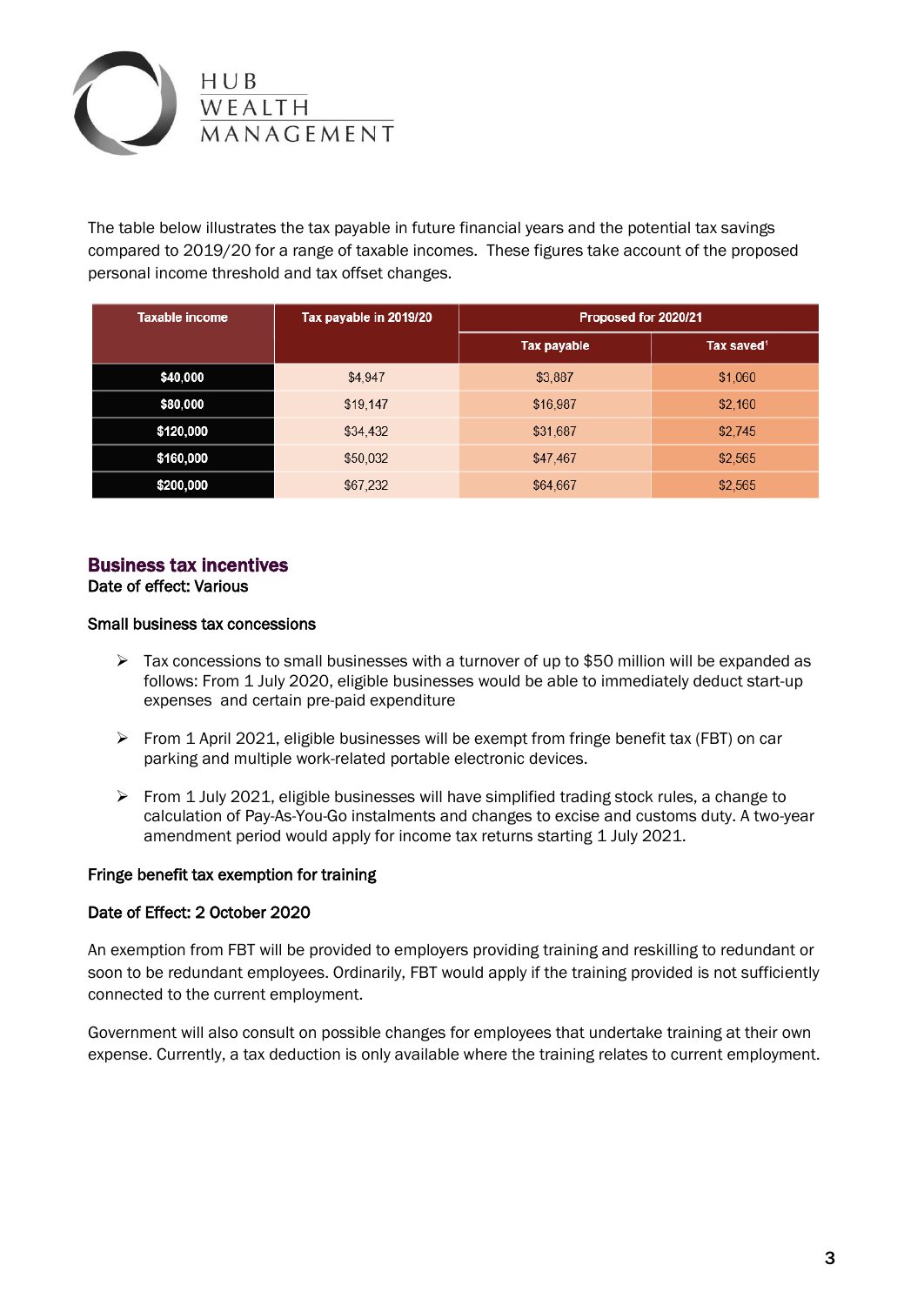

#### Temporary full expensing of capital assets

#### Date of effect: From 7 October 2020

Businesses with an aggregated turnover of less than \$5 billion will be able to deduct the full cost of eligible capital assets acquired from 7 October 2020 and used or installed by 30 June 2022. Also, in that period:

- $\triangleright$  Small businesses with an aggregated turnover of less than \$10 million can claim a deduction for the full balance of their simplified depreciation pool, and
- $\triangleright$  Businesses with an aggregated turnover of less than \$50 million can also expense second hand assets.

#### Temporary loss carry-back

#### Date of effect: 1 July 2020

Companies with an aggregated turnover of less than \$5 billion can carry back losses in each of 2019/20, 2020/21 and 2021/22 tax years against any profits in 2018/19 or later years. The carry back will give rise to cash refunds of tax previously paid.

*Comment* The temporary loss carry-back measure will allow an eligible business to access their losses earlier and generate a cash refund to provide a needed cash flow boost for the corporate business. Although an eligible business is able to carry back their 2019-20 income year losses under this proposal, the information announced by the Government appears to suggest that the earliest time a company is able to receive the cash refund is after they lodge their 2020-21 income year tax return (i.e. after 30 June 2021).

## Superannuation reform – Your Future, Your Super

Date of Effect: 1 July 2021

#### Super 'stapled' to a member

When a person starts a new job and does not nominate a super fund, employers will be required to contribute to the employee's existing super account, rather than the employer's default super fund. Under this measure, the existing super account will be 'stapled' to the member so that they keep their current super fund when they change jobs.

The aim of this measure is to improve member outcomes by reducing unintended multiple super accounts that erode member balances through unnecessary fees and insurance premiums. This measure implements Recommendation 3.5 of the Hayne Royal Commission. Employers will be able to obtain the new employee's existing super fund details from the ATO's online services. It is important to note that the opportunity to nominate a chosen fund is still available under this reform.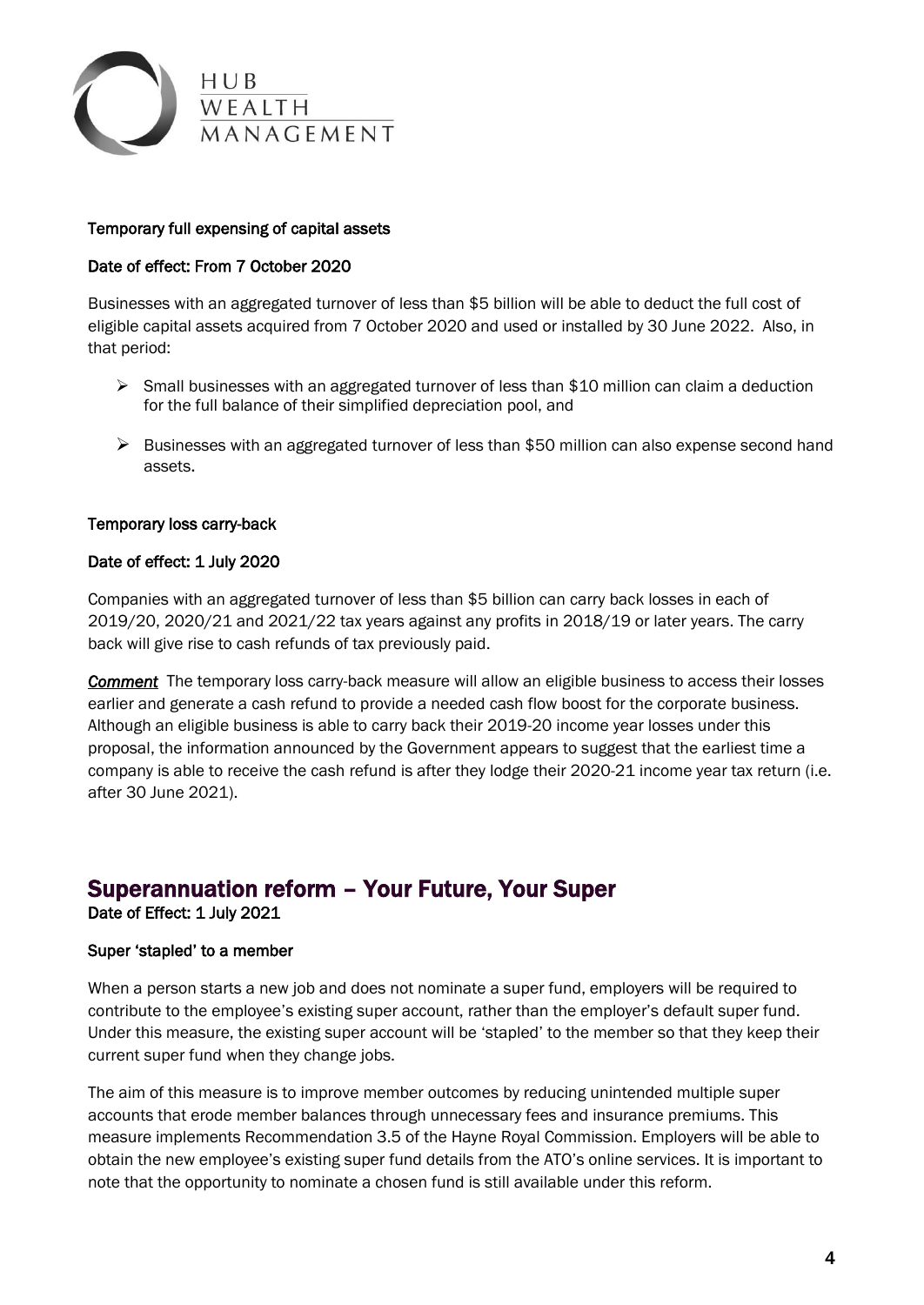

## Jobs and manufacturing

#### Date of Effect: 7 October 2020

## JobMaker hiring credit

To support organisations in taking on new employees, the Government proposes to pay a hiring credit for up to 12 months for each new job. This is available from 7 October to employers who hire eligible employees age 16 to 35.

The credit will be paid quarterly in arrears at the rate of \$200 per week for those age 16 to 29, and \$100 per week for those aged 30 to 35. Eligible employees are required to work a minimum of 20 hours per week and receive the JobSeeker Payment, Youth Allowance (other) or Parenting Payment for at least one month out of the three months prior to when they are hired. To be eligible, employers will need to demonstrate an increase in overall employee headcount and payroll for each additional new position created.

## Apprenticeships wage subsidy

## Date of Effect: 5 October 2020 to 30 September 2021

Businesses of any size will be able to claim a new Boosting Apprentices Wage Subsidy for new apprentices or trainees who commence during this period. Eligible businesses will be reimbursed up to 50% of an apprentice or trainee's wages worth up to \$7,000 per quarter, capped at 100,000 places. The wage subsidy will support school leavers and workers displaced by the Coronavirus-related downturn to secure sustainable employment.

## Modern manufacturing strategy

#### Over five years from 2020-21

The Government will provide \$1.5 billion over five years from 2020-21 to support the building of competitiveness, scale and resilience in the Australian manufacturing sector. Investment and support will focus on creating manufacturing strength and capability in six areas of comparative advantage and strategic interest. These six are: resources technology & critical minerals processing; food & beverages; medical products; recycling & clean energy; defence; and space.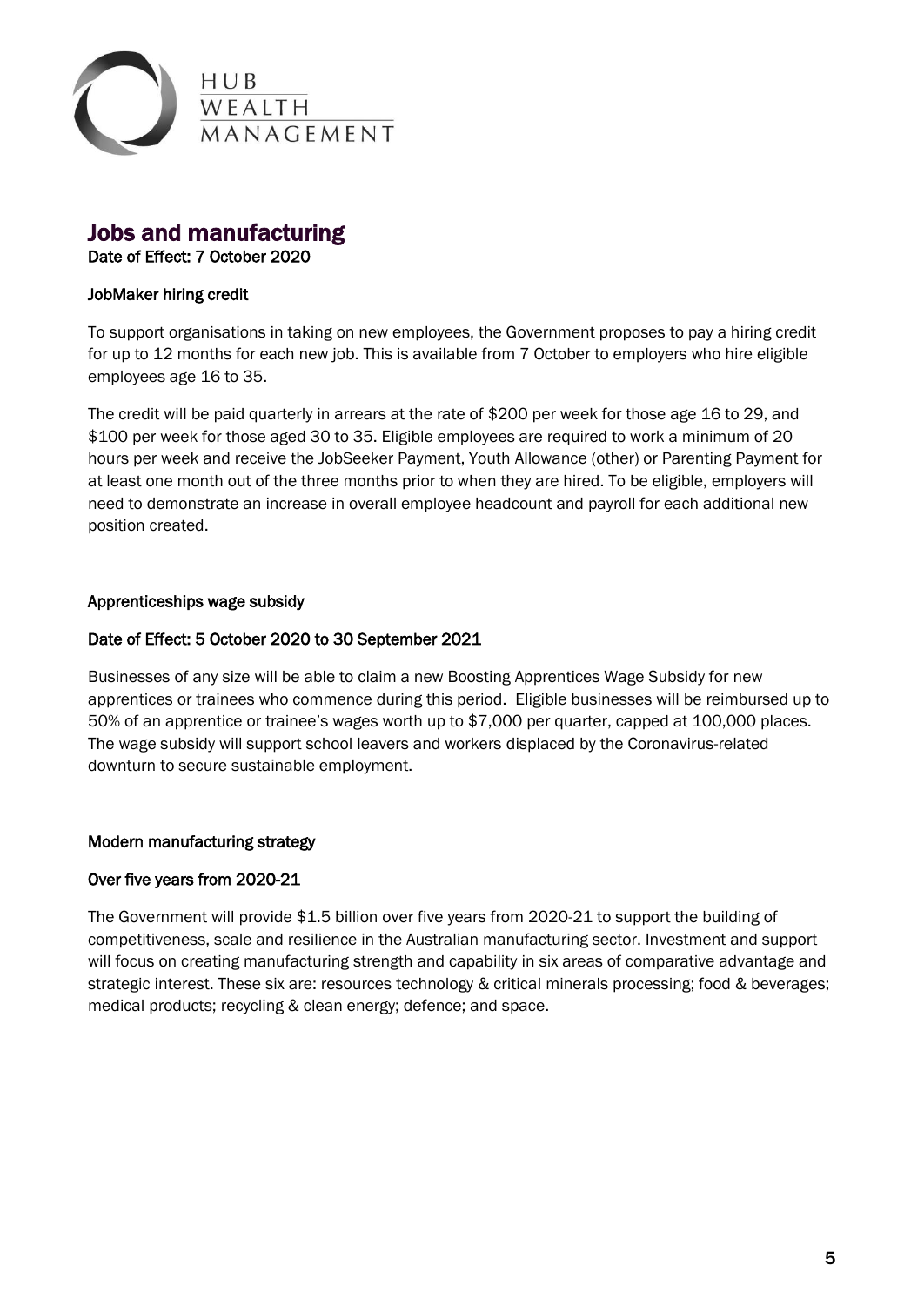

## Social Security Effective December 2020 and March 2021

## \$250 Economic Support Payments

The Government is providing two separate one-off Economic Support Payments of \$250 to individuals receiving eligible income support payments or concession cards, paid progressively from December 2020 and March 2021. Eligible individuals must be in receipt of the following payments as at 27 November 2020 and/or 26 February 2021:

- $\checkmark$  Age Pension (including Age Pension (Blind))
- Carer Allowance\* or Carer Payment
- $\checkmark$  Commonwealth Seniors Health Card
- $\checkmark$  Disability Support Pension (including Disability Support Pension (Blind))
- $\checkmark$  Double Orphan Pension\*
- DVA Gold Card, DVA Payments or DVA Seniors Card
- $\checkmark$  Family Tax Benefit (fortnightly recipients)\*
- $\checkmark$  Family Tax Benefit (lump sum recipients)\*
- $\checkmark$  Pensioner Concession Card (PCC) holders (covers non-income and asset test PCC holders and customers who have an extended entitlement to a PCC even though payment has stopped).
- \* if they are not receiving a primary income support payment.

*Comment*: People eligible for the Coronavirus Supplement of \$250 per fortnight, such as those on Jobseeker, are not eligible for the one-off \$250 Economic Support Payment. Also, if a person only holds a Low Income Health Care Card, they do not qualify for the one-off \$250 Economic Support Payments.

#### Youth Allowance and ABSTUDY independence test

## Effective 1 January 2021

The Government is making a temporary change to the criteria used to determine independence for Youth Allowance and ABSTUDY. The independence test is important as young people who are considered independent from their parents are not subject to the Parental Income Test.

There are a number of ways of meeting the independence test; however, a common method is to meet the workforce participation criteria which require young people to work 30 hours per week for at least 18 months within a two-year period.

Under this temporary measure, from 1 January 2021 all Youth Allowance and ABSTUDY applicants will automatically be deemed to have worked over the six-month period from 25 March 2020 to 24 September 2020.

Comment: This measure will assist young people to meet the workforce participation criteria who were unable to obtain employment due to the economic impacts of Coronavirus while on a gap year in 2020.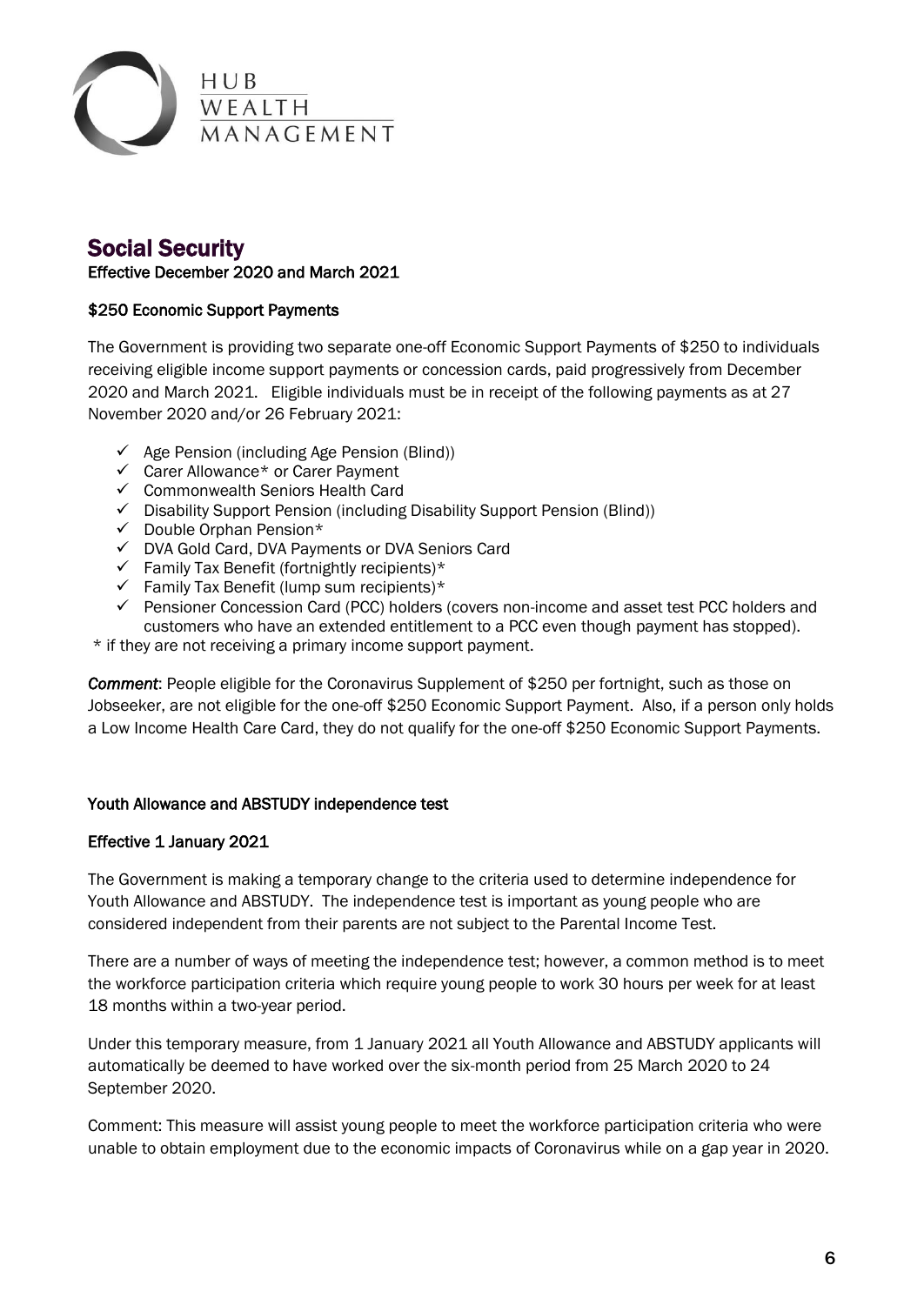

## Parental Leave Pay – Work test extension

#### Effective – Child born or adopted between 22 March 2020 and 31 March 2021

The Government is temporarily extending the work test for Paid Parental Leave and Dad and Partner Pay from 13 months to 20 months, for those affected by the Coronavirus pandemic. To be eligible for the extended work test, the individual must:

- $\checkmark$  not meet the current work test because their employment is impacted by the Coronavirus pandemic, and
- $\checkmark$  have a child born or adopted between 22 March 2020 and 31 March 2021.

For Parental Leave Pay, the work test period for these parents will be extended from 13 months to 20 months before either the:

- $\checkmark$  birth or adoption of their child, or
- $\checkmark$  start of their Dad and Partner Pay period.

This means work undertaken by the parent before Coronavirus can be counted towards the work test. In the extended 20-month work test period, these parents will need to meet the work test requirements of:

- $\geq$  330 hours in a 10-month period, and
- $\triangleright$  no more than a 12-week break between work days.

## DVA Disability Pensions – exempt for rent assistance and income support payments Effective – Measures staggered between 1 July 2021 and 20 Sept 2022

A number of changes will be made to the DVA Disability Pension including:

- $\checkmark$  exempted from the Social Security Act income test
- $\checkmark$  exempted from the calculation of rent assistance under the Veterans Entitlement Act
- $\checkmark$  renamed Disability Compensation Payment.

## Pension Loans Scheme – additional resources Effective June 2021 and ongoing

The Government is making the following improvements to the services available to customers regarding the Pensions Loan Scheme:

- $\triangleright$  loan calculator to help people test their eligibility and estimate loan balances
- $\triangleright$  electronic loan repayments
- $\triangleright$  online services to make changes to loan terms and print itemised statements
- $\triangleright$  improved access to specialist staff
- $\triangleright$  joint online claim for partnered customers
- $\triangleright$  ability to complete regular loan reviews online.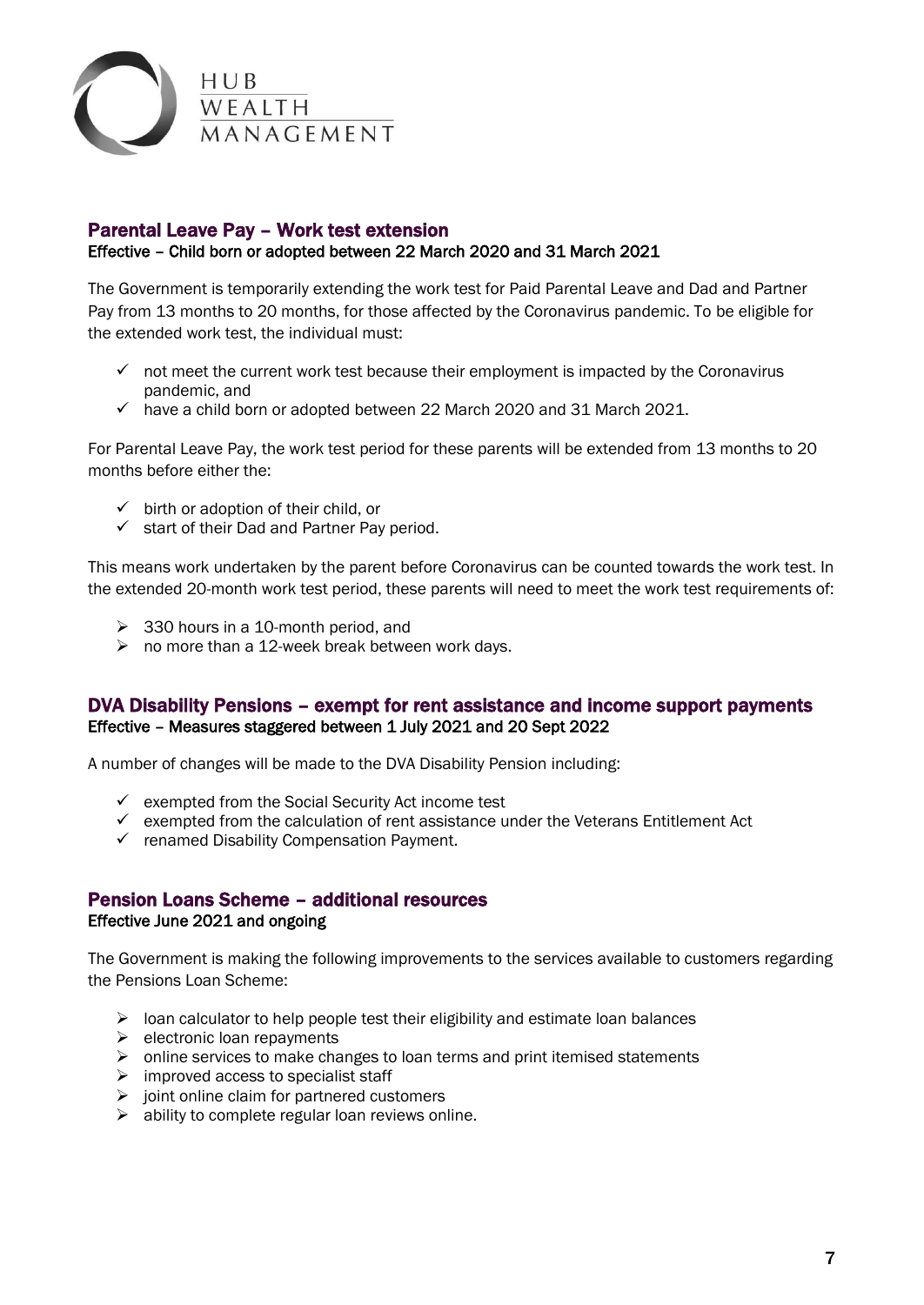

## Aged care

## More funding for Home Care packages Effective from 2020-21

The Government will improve waiting times for Home Care Packages by increasing funding for 23,000 additional home care packages across all package levels. In addition, improvements will be made to navigating the aged care system including classifying the care needs of older Australians through one unified system.

## Exempting granny flat arrangements from capital gains tax

Date of Effect: 1 July 2021 Potentially

The Government announced that it will provide a targeted capital gains tax (CGT) exemption for granny flat arrangements where there is a formal written agreement. The measure will have effect from the first income year after the date of Royal Assent of the enabling legislation (i.e. as early as 1 July 2021 subject to the passing of legislation).

- $\checkmark$  A granny flat arrangement can provide a solution for an older or disabled person who may not be able to continue living an independent lifestyle and would like to move closer to a relation. It usually involves: an older or disabled person 'paying' for a life interest or right to accommodation for life in a private residence that is to be the person's principal home, and
- $\checkmark$  the residence not being owned by the individual, their partner, or an entity that they control.

Under the existing rules, the ATO in tax ruling TR 2006/14 confirms that CGT event D1 may occur on the creating of the right to reside in the family member's dwelling. The tax consequences can be a key impediment to families creating formal and legally enforceable granny flat arrangements, and

Under the proposed measure, CGT will not apply to the creation, variation or termination of a formal written granny flat arrangement providing accommodation for older Australians or people with a disability. The measure is consistent with the Government's National Plan to Respond to the Abuse of Older Australians announced on 19 March 2019, the Board of Taxation's Review of Granny Flat Arrangements, and the 2017 Australian Law Reform Commission's Report: Elder Abuse—A National Legal Response.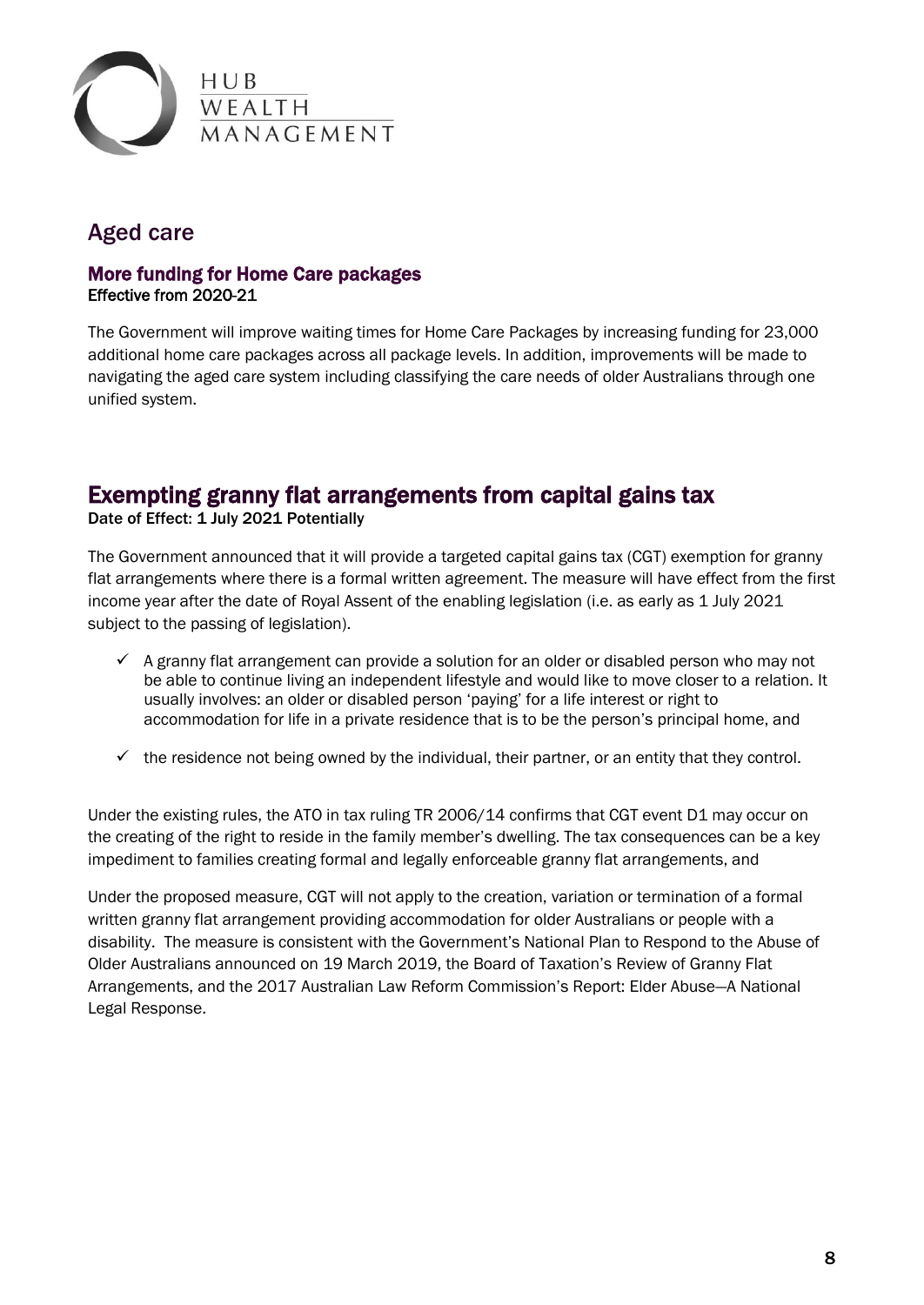

# Economic Implications and Outlook

#### Economic and fiscal outlook

Along with the usual economic and fiscal forecasts, this budget has required **assumptions** around the evolution of the COVID outbreak and the provision of a vaccine. It assumes that localised outbreaks may occur but are largely contained. A population-wide COVID-19 vaccination is assumed to be available by late 2021. Whilst there are some uncertainties around the timeline for a vaccine, this assumption is in line with other forecasts, including the Good Judgement Project. The Budget also includes funding to secure access to more than 84 million doses of a potential vaccine candidate developed by either Oxford University or the University of Queensland.

Moving now to the economic forecasts, real Gross Domestic Product (GDP) is expected to fall by 1.5% in 2020/21 and then rebound by 4.75% in 2021/22. However, the budget expects the output gap (i.e. the gap between actual activity and potential activity) to be positive until 2024, which will limit the inflationary pressures in the economy. Realistically, at least some of the boost to disposable income is likely to be saved or used to pay down debt, given the very high level of household debt. Budget estimates project these measures will provide a 2.5% boost to GDP in 2021/22.

## Past and projected GDP growth

% growth, 1961 to 2024 (2021 to 2024 Budget projections).



Source: ABS and Budget.gov.au . Get the data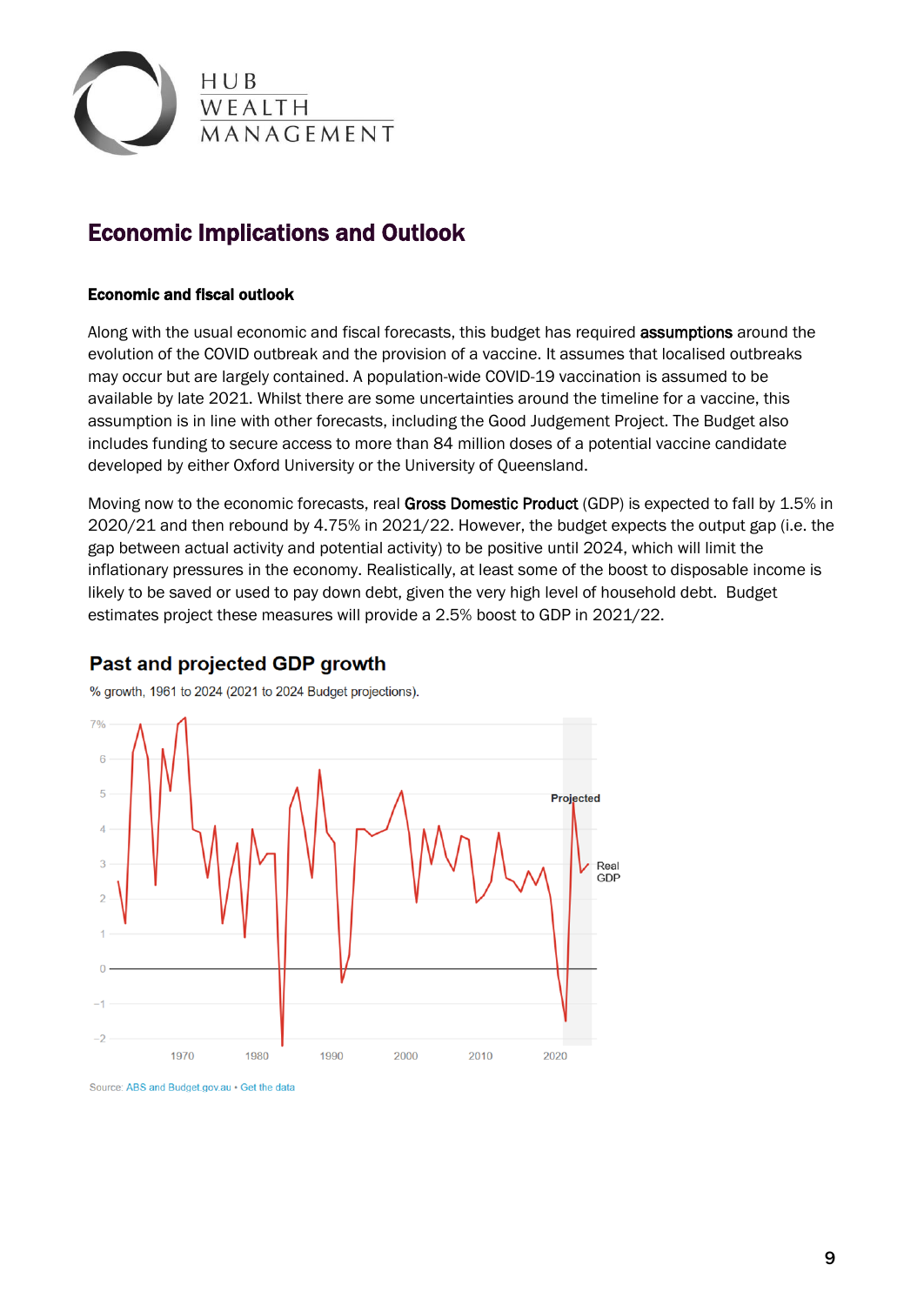

The charts below give an indication of the outlook over the next few financial years for the budget.



The budget is expected to remain in deficit through to 2023/24, with annual deficits running from 11% of GDP in 2020/21 down to 3% in 2023/24. Gross federal government debt is set to hit 52% of GDP by 2024 and factoring in the ballooning debt of the states, Capital Economics estimate that general government debt will reach around 77% of GDP.

However, it is also expected that 10-year Australian government bond yields will remain around 0.75% over the coming years. Given that the average interest rate on Australian government bonds was a much higher 2.4% in 2019/20, Capital Economics expect net debt servicing costs to fall from 0.7% of GDP now to 0.5% by 2023/24. Given the spare capacity that will remain in the economy, this continued spending will provide support to domestic demand.

While many of the budget measures are designed to stimulate the economy, net migration has been an important element of this since World War II. For this year and next, net migration is expected to be negative i.e. more people permanently leaving than entering the country – the first time since 1946.



## **Net migration**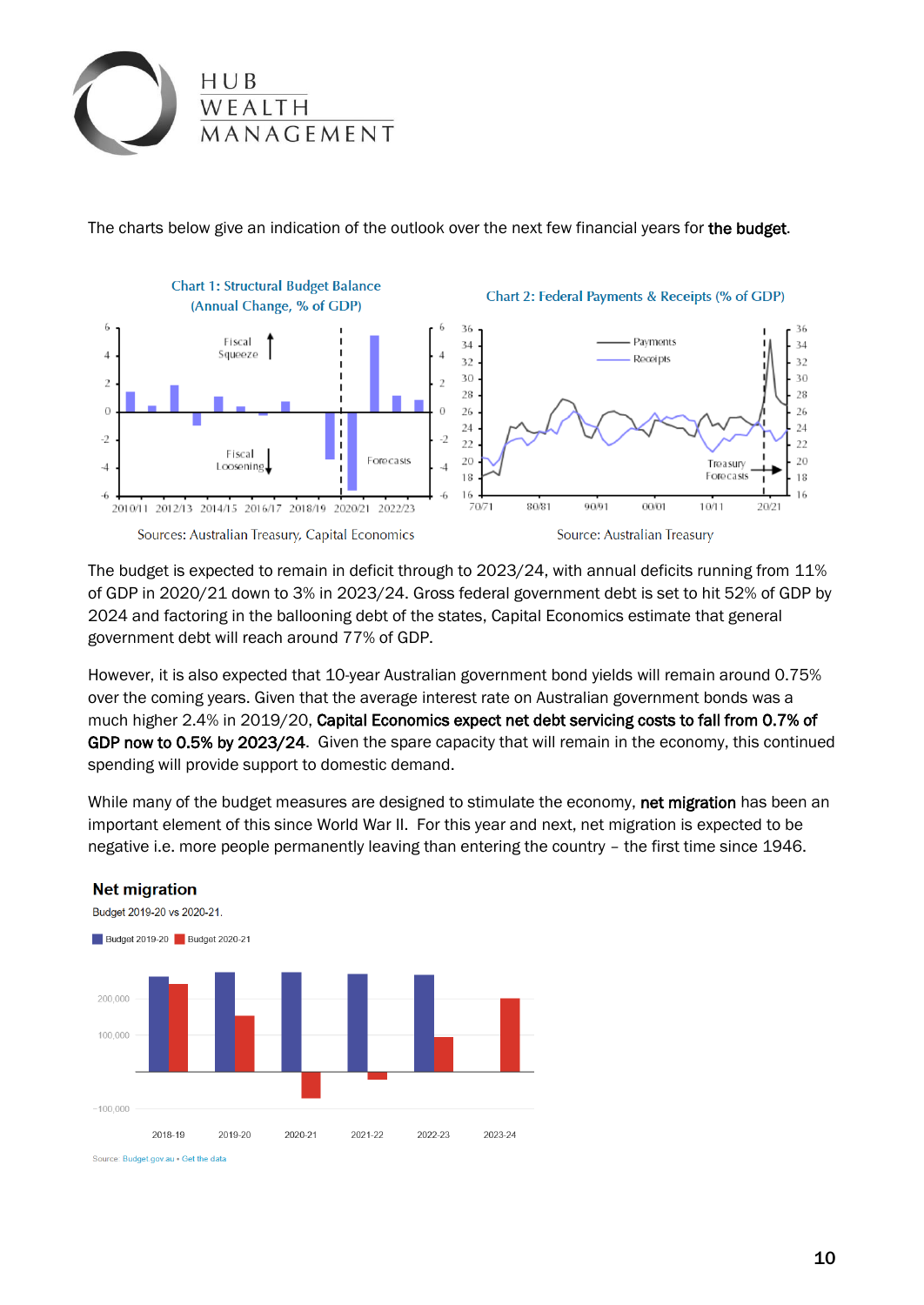

The Budget is forecasting the **unemployment rate** to peak at 8% by the end of this year, and then to fall to 6.5% by mid-2022. It says the "effective unemployment rate", which counts as unemployed people who are working zero hours (because of JobKeeper or other reasons) peaked at close to 15% in April, before sliding to around 9.25%. Unemployment is projected to remain above 6% through to 2022/23, which is important, as the Treasurer has noted that the government would not be looking to tighten fiscal settings before the unemployment rate is comfortably below that level.

## Potential Investment Implications

This budget is very clearly targeting growth. The aim is to restore consumer and business confidence, but much relies on maintaining covid outbreaks, successful delivery of a vaccine, and avoiding a "cliff" as JobKeeper and Jobseeker benefits are gradually withdrawn. In that environment, it is to be expected that we will see increasing consumer delinquencies, rising unemployment and business failures.

However, this budget certainly does attempt to shore up the economy, and provides investors with a clear view that the Government (and Reserve Bank) are likely to provide even further stimulus if needed. In this environment, some sectors of the economy and stock market may well prosper: retailers, including potentially car sales; and domestic travel, given the likelihood that overseas travel will remain difficult. Domestic building and infrastructure sectors should also benefit. Selected listed property trusts may also offer opportunity as confidence returns.

Conversely, the residential property outlook remains muted, given the lack of immigration and unemployment outlook. Banks will be hoping that their debt provisions are sufficient. Valuations in some IT and "buy now pay later" companies may fall back as reality returns.

For defensive assets (cash, fixed interest, credit), there is no prospect of income yields increasing. It is reasonably likely that our Reserve Bank will lower rates even further next month, and continue purchasing Government Bonds to bring long-term interest rates down. Those measures will again provide a positive backdrop for growth assets, but make portfolio construction difficult given the very low returns available. The prospect of minimal inflation is some consolation here.

For the Australian dollar, the outlook is notoriously unpredictable. Increasing debt would normally put the currency under pressure, but our debt position relative to countries such as the UK, USA and Japan remains modest. The AAA credit rating remains in place. Much will actually depend on how other countries approach both the health and economic situation. The prospect of ongoing difficulties with covid, politically and economically elsewhere may actually give strength to the \$A against some other currencies over the next few years.